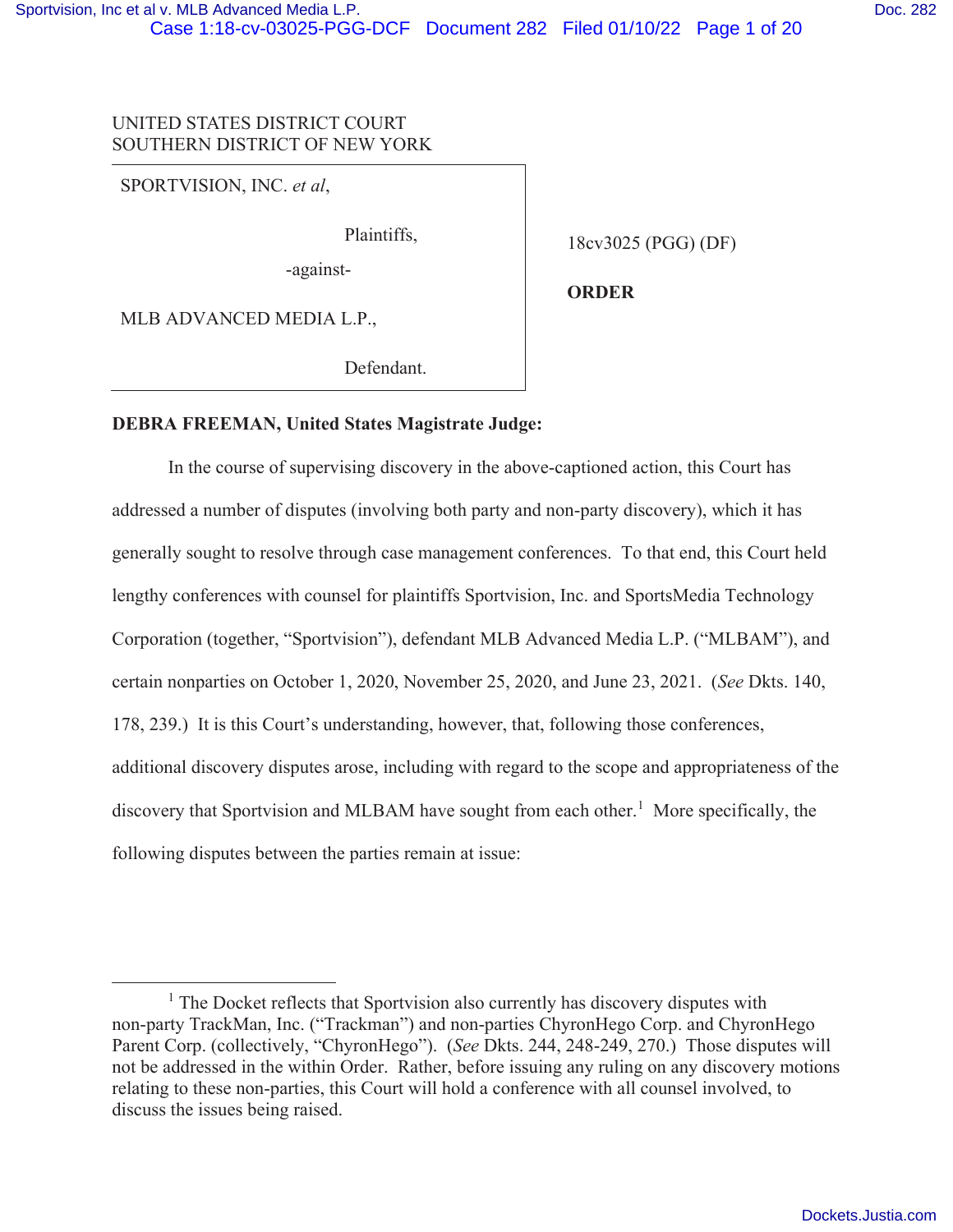- (1)Whether MLBAM should be compelled to produce certain documents and information related to its patents and licenses. (*See* Dkts. 226, 227, 260.)
- (2)Whether Sportvision should be compelled to produce documents responsive to MLBAM's Third Set of Requests for Production, relating to prior-art systems that Sportvision developed before the filing of the patent-in-suit, or, in the alternative, whether Sportvision's motion to strike MLBAM's supplemental invalidity contentions should be granted. (*See* Dkt. 261.)
- (3) Whether this Court should grant MLBAM's request to conduct an *in camera* review of an email between Sportvision and a third-party to determine if that email is privileged and thus protected from disclosure. (*See*  Dkts. 275, 276.)
- (4) Whether the fact discovery deadline should be extended, in light of the discovery disputes still outstanding among the parties and non-parties. (*See* Dkts. 279, 280.)

These disputes are hereby resolved as follows:

## **Sportvision's Motion To Compel Discovery From MLBAM (Dkts. 226, 227, 260)**

In May 2021, the parties filed a joint letter (with restricted view at Dkt. 226, and in redacted form, for public view, at Dkt. 227) setting out a number of discovery disputes. This Court resolved all but one of those disputes during the June 23, 2021 conference. (*See generally*  Dkt. 239 ("6/23/21 Tr.").) The one remaining dispute concerned Sportvision's request that this Court compel MLBAM to respond to certain document requests and interrogatories related to MLBAM's patent portfolio, licenses, and licensed technology – a dispute that has now been further addressed by the parties at Dkt. 260. In particular, this dispute relates to Sportvision's Interrogatories Nos. 20 and 21, and Requests for Production Nos. 23 and 24. (*See* Dkt. 226, at 8-10.)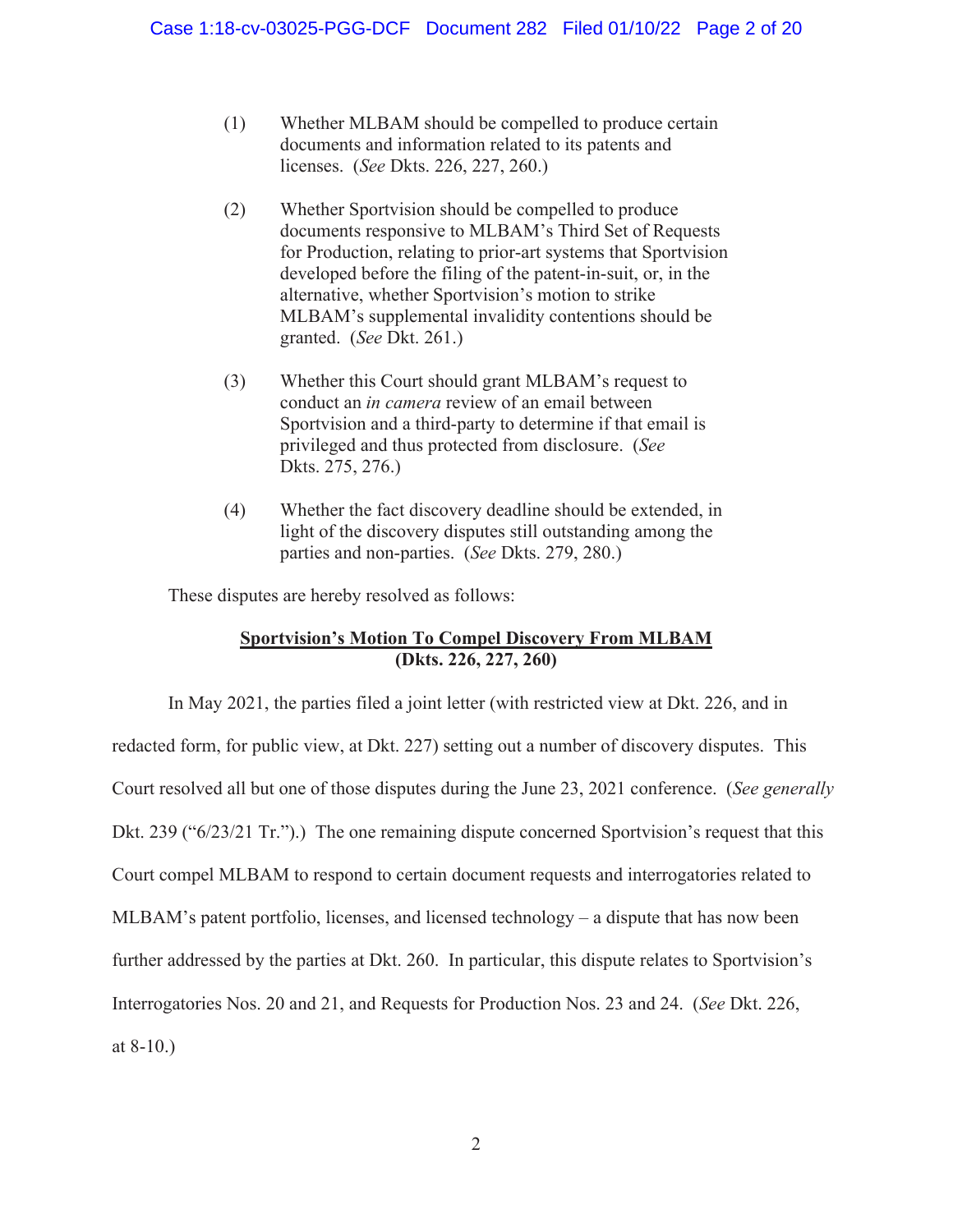#### Case 1:18-cv-03025-PGG-DCF Document 282 Filed 01/10/22 Page 3 of 20

As initially argued by Sportvision in the parties' May 2021 submission, the information and documents it sought were relevant to its establishing patent damages and, more specifically, to its ability to address the legal factors used in computing patent damages, as those factors are set forth in *Georgia-Pacific Corp. v. United States Plywood Corp.*, 318 F. Supp. 1116 (S.D.N.Y. 1970) (setting out 15 factors to consider in determining the amount of a reasonable royalty for patent damages), *mod. and aff'd*, 446 F.2d 295 (2d Cir. 1971), *cert. denied*, 404 U.S. 870 (1971) ("*Georgia-Pacific*"). (*See id.*) As relevant here, the second *Georgia-Pacific* factor is: "The rates paid by the licensee for the use of other patents comparable to the patent in suit." *Georgia-Pacific*, 318 F. Supp. at 1120.

MLBAM, in opposing Sportvision's motion to compel this discovery, argued that, pursuant to *Georgia-Pacific*, Sportvision was only entitled to discovery that related to "patents *comparable* to the patent in suit," and MLBAM asserted, in this case, it was "not aware of any such [patent] licenses." (Dkt. 226, at 26 (emphasis in original).) MLBAM further argued that Sportvision's interrogatories and discovery requests, as they had been drafted at that time, were "wildly overbroad" and unduly burdensome. (*Id.*, at 27.)

In its June 23, 2021 conference with counsel, this Court concluded that MLBAM had not provided sufficient information to enable this Court to determine whether the production of its patents and licenses would be disproportionate to the needs of the case. (6/23/21 Tr., at 53.) This Court noted on the record that it would be willing to allow production that went "beyond the particular technology" at issue, but not to allow production that was "far off the mark and very burdensome." (*Id.*, at 54.) Accordingly, this Court instructed MLBAM to investigate the universe of its patents and licenses, to provide the results of that investigation to Sportvision, and then to work with Sportvision, in good faith, to try to reach agreement on the reasonable scope of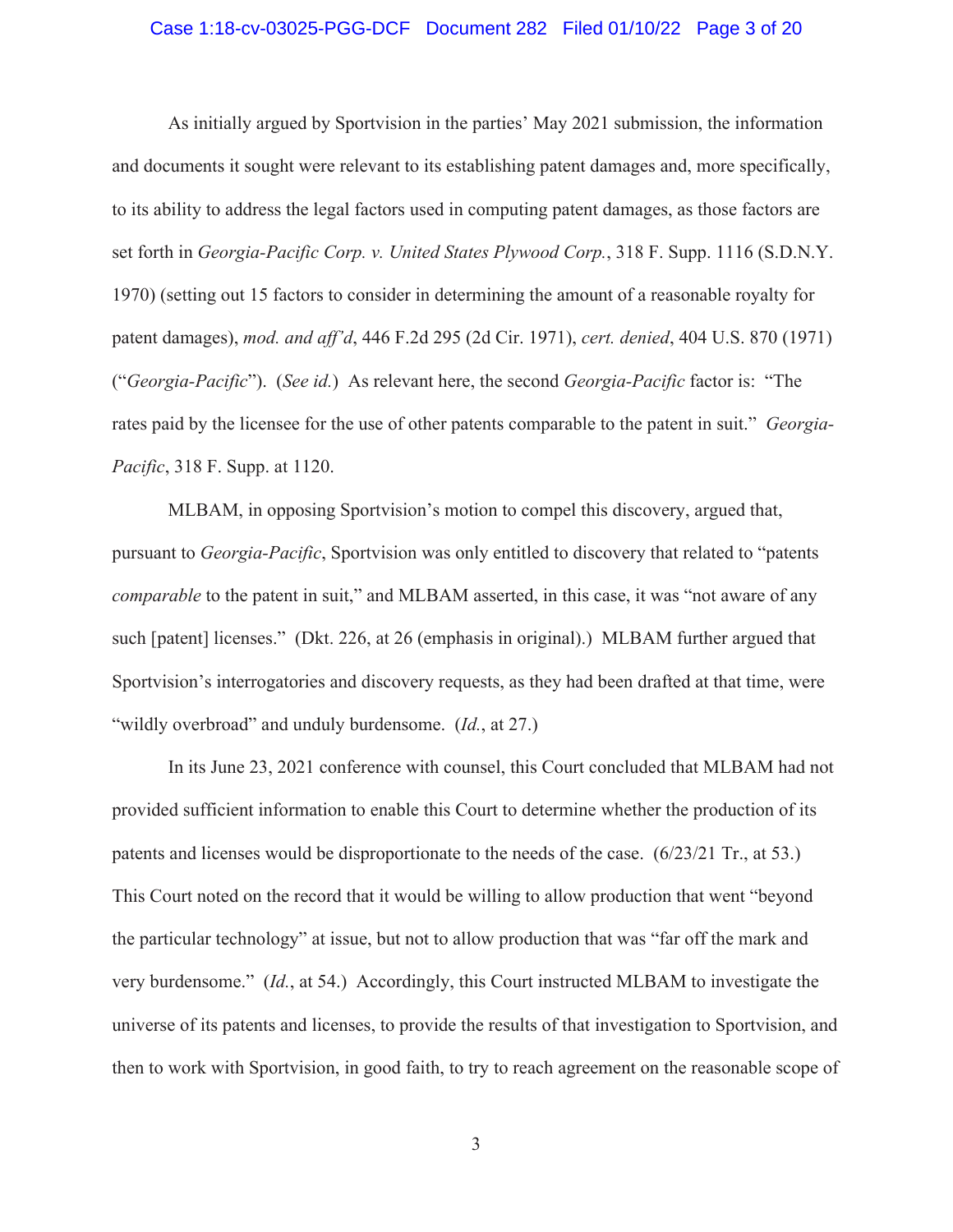#### Case 1:18-cv-03025-PGG-DCF Document 282 Filed 01/10/22 Page 4 of 20

production. (*See id.*, at 60.) This Court also suggested to MLBAM that, if it actually only had a "very limited" number of patent licenses, then it should consider producing those licenses, while reserving its right to argue that the licenses were either not admissible or not useful in a damages computation. (*Id.*, at 58.)

It is this Court's understanding that, two months after the June 23 conference, MLBAM informed Sportvision that, through its investigation, it had identified 12 patent licenses that MLBAM had taken from others (which it referred to as "incoming" licenses), and no patent licenses that it had granted to others (*i.e.* "outgoing" licenses). (*See* Dkt. 260, at 6; *see also* Letter to Ryan Deck, Esq., from Allyson Julien, Esq., dated Aug. 23, 2021 ("MLBAM 8/23/21 Ltr.") (Dkt. 260-1).) MLBAM maintained, however, that "none" of the identified licenses were for patents that, in its view, were "comparable or remotely relevant" to the patent-in-suit (the '530 Patent) or that was related to any of the technologies at issue in the products that Sportvision had accused of infringing that patent (*i.e.,* products that determine the location of a strike zone for an individual batter and add a graphic representing the strike zone and the location of the pitch to broadcast video or other video images). (*See* MLBAM 8/23/21 Ltr., at 2.) To demonstrate this, MLBAM provided Sportvision with a bullet-point list of descriptions of the technologies that, according to MLBAM, were covered by the 12 patent licenses. (*See id*., at 1-2.) Taking the position that this list of descriptions should have resolved the matter, MLBAM did not then produce any of those patent licenses, nor did it amend its answers to the interrogatories in question. Although counsel offer differing accounts about their conversations in the months that followed (*see* Dkt. 260), it appears undisputed that, to date, MLBAM has still not produced its 12 license agreements, nor has it provided more specific information about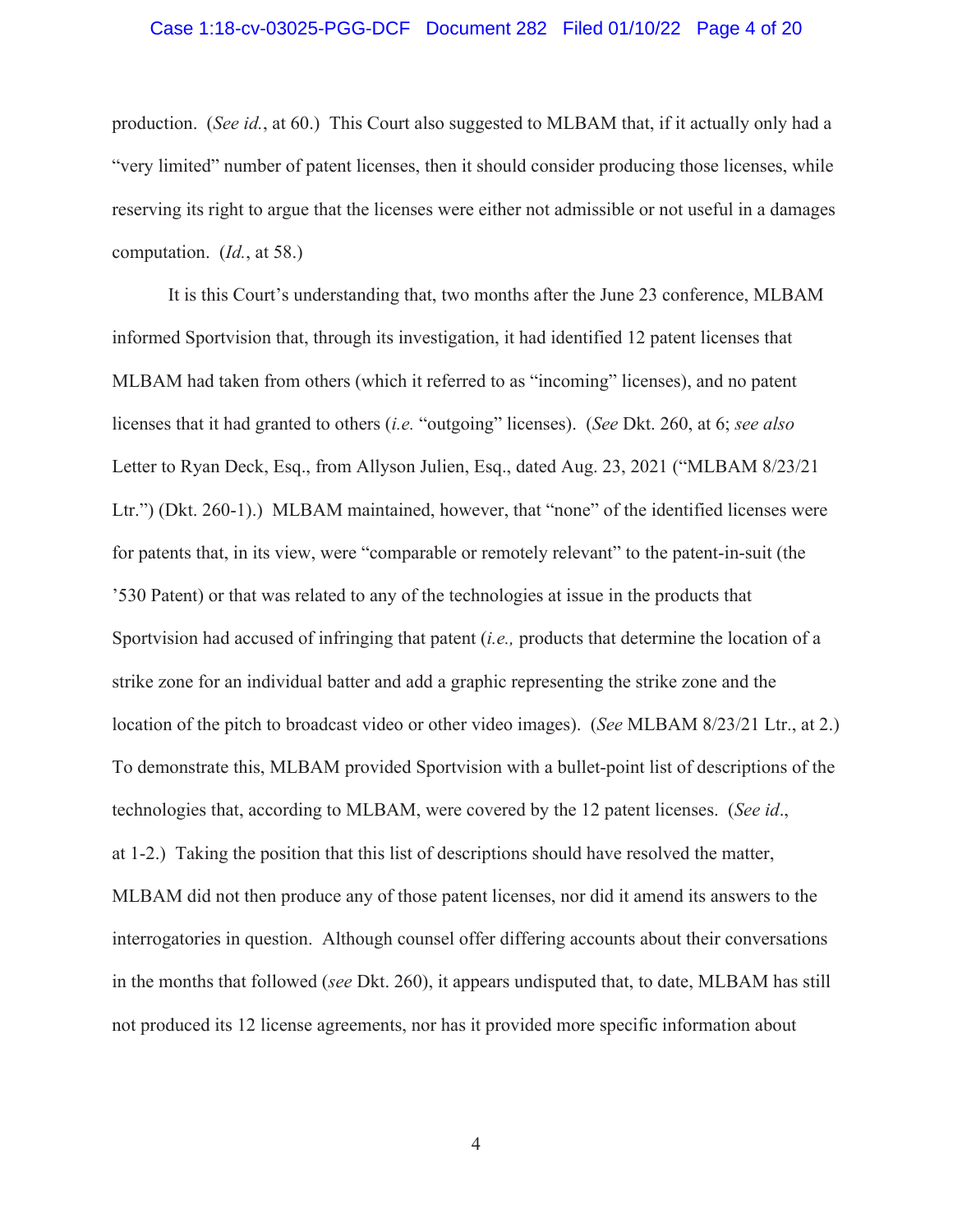#### Case 1:18-cv-03025-PGG-DCF Document 282 Filed 01/10/22 Page 5 of 20

them – such as identifying the counterparties, the patents to which the licenses applied, or the licenses' royalty structures or amounts. (*See id.*, at 2.)

Rule  $26(b)(1)$  provides that, subject to certain limitations, "[p]arties may obtain discovery regarding any nonprivileged matter that is relevant to any party's claim or defense and proportional to the needs of the case." Fed. R. Civ. P. 26(b)(1). "Relevant information," under this Rule, "need not be admissible in evidence to be discoverable." *Id.*; *see Small v. Nobel Biocare USA, LLC*, 808 F. Supp. 2d 584, 591 (S.D.N.Y. 2011) (noting that relevance under Rule  $26(b)(1)$  "is construed more broadly for discovery than for trial" (internal quotation marks and citation omitted)). Nonetheless, even though there are times when discovery may permissibly be broad, the party seeking discovery still has the burden to demonstrate relevance, *see Fort Worth Employees' Ret. Fund v. J.P. Morgan Chase & Co.*, 297 F.R.D. 99, 102 (S.D.N.Y. 2013), and, as set out in the Rule, this means that there must be a showing that the discovery sought could somehow support or aid in defeating the claims (including damages claims) or defenses asserted in the action.

In the context presented here, "[w]hile *Georgia-Pacific* does indicate that the patents to which [the court] may look to determine a reasonable royalty rate must be 'comparable,' courts have often interpreted this factor broadly" with respect to parties' productions in discovery. *Trading Techs. Intern., Inc. v. eSpeed, Inc.*, No. 04 C 5312, 2007 WL 704525, at \*1-2 (N.D. Ill. Mar. 1, 2007) (relying on *Georgia-Pacific* factors and granting plaintiff's motion to compel defendants to produce patent licenses that "may be of assistance in determining a reasonable royalty rate" even if those licenses would "not carry weight in the final determination" at trial); *see Small*, 808 F. Supp. 2d at 590 (noting that, in eliciting discovery, it is appropriate for a patentee, "who bears the burden of establishing damages," to "consider[] all information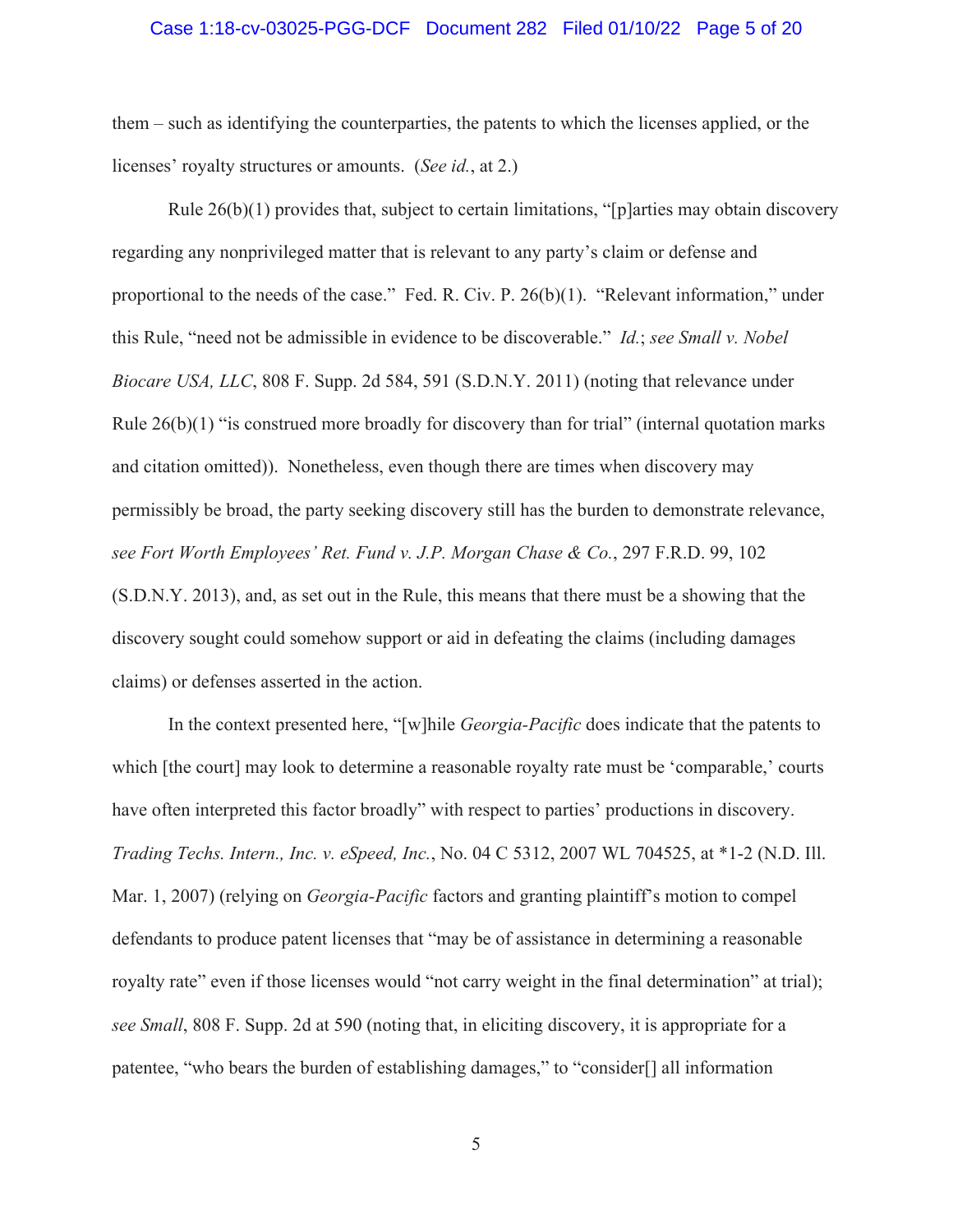#### Case 1:18-cv-03025-PGG-DCF Document 282 Filed 01/10/22 Page 6 of 20

concerning royalty rates for the patent in suit to establish a factual basis for a reasonable royalty"); *see also, e.g., Barnes & Noble, Inc. v. LSI Corp.*, No. C 11-02709 EMC (LB), 2012 WL 1564734 at \*5-6 (N.D. Cal. May 2, 2012) (relying on *Georgia-Pacific* factors and finding that "possibly-comparable license agreements" were discoverable "under Rule 26's broad mandate," even though they might not be admissible at trial); *High Point SARL v. Sprint Nextel Corp.*, No. 2:09-cv-02269-CM-DJW, 2012 WL 1533213, at \*7-8 (D. Kan. Apr. 30, 2012) (recognizing "that a different standard exists for discoverability of other comparable patent licenses and the ultimate admissibility and weight to be given to the licenses at trial"); *but see Probert v. The Clorox Co*., 258 F.R.D. 491, 500 (D. Utah 2009) *aff'd sub nom. Probert v. Clorox Co., Inc.,* 404 F. App'x 486 (Fed. Cir. 2010) (limiting discovery of licensing information after an *in camera* review revealed that certain licensed technologies were not comparable to the patents at issue).

Under these standards, if there is any reasonable possibility that the technology underlying certain of MLBAM's 12 patent licenses could be considered "comparable" to the technology at issue here, then MLBAM should produce, in discovery, information relating to those particular licenses. At this point, having reviewed MLBAM's bullet-point descriptions of the technologies underlying its 12 licenses, this Court cannot conclude that any of the described technologies are even potentially comparable to the technology that is the subject of this suit. Still, this Court notes that the descriptions that were provided by MLBAM in its letter to Sportvision are extremely brief, and that there may be components of those technologies (for "broadcast streaming," for example), that may bear some relation to the Sportvision technologies at issue. For this reason, MLBAM is directed to identify to Sportvision, no later than January 17, 2022, each of the *patents* that are the subject of MLBAM's 12 licenses, by providing Sportvision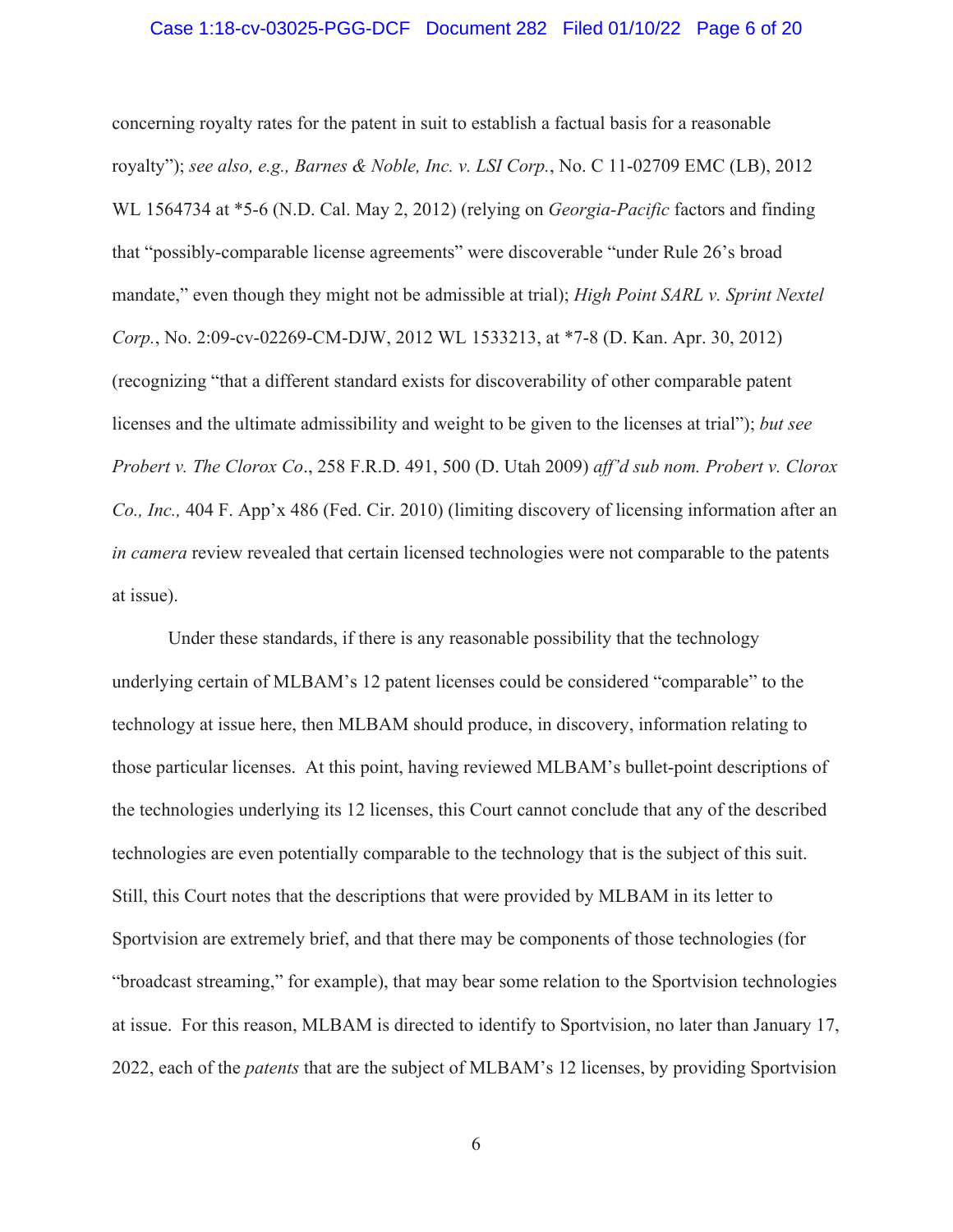#### Case 1:18-cv-03025-PGG-DCF Document 282 Filed 01/10/22 Page 7 of 20

with information sufficient to enable Sportvision to locate copies of those patents in the U.S. Patent and Trademark Office's publicly accessible online database. MLBAM, however, need not produce its patent license agreements or other information relating to its licenses, at this time. If, after reviewing the patents, Sportvision believes that any aspect of the technologies covered by those patents is, in fact, comparable to the technologies that are at issue here, then Sportvision may renew its motion to compel, explaining, with specificity, its arguments regarding comparability, so as to demonstrate the relevance of the corresponding license documents.

This Court notes that MLBAM has contended that its patent licenses contain "highly sensitive" information (6/23/21 Tr., at 61), but it is not clear to this Court that simply producing the patents underlying those licenses could place MLBAM at a competitive disadvantage. If MLBAM believes, in good faith, that the very identity of the patents for which it has taken licenses constitutes sensitive business information, then it may, subject to later review, designate its identification of patents as Confidential, under the Protective Order that has been entered in this case. (*See* Dkt. 222.)

## **MLBAM's Motion To Compel Discovery From Sportvision, and Sportvision's Countermotion To Strike MLBAM's Supplemental Invalidity Contentions (Dkt. 261)**

On August 6, 2020, this Court endorsed the parties' "Joint Stipulation and Order Regarding Extension of Deadlines," which set a deadline of September 3, 2020 for MLBAM to serve invalidity contentions pursuant to Local Patent Rule 7. (*See* Dkt. 92.) MLBAM met that deadline, but its invalidity contentions consisted of little more than a list of prior art. (*See*  Dkt. 106-1.) Upon Sportvision's motion (*see* Dkt. 106), this Court, during a conference held with counsel on October 1, 2020 (*see* Dkt. 140 ("10/1/20 Tr.")), ruled that MLBAM's invalidity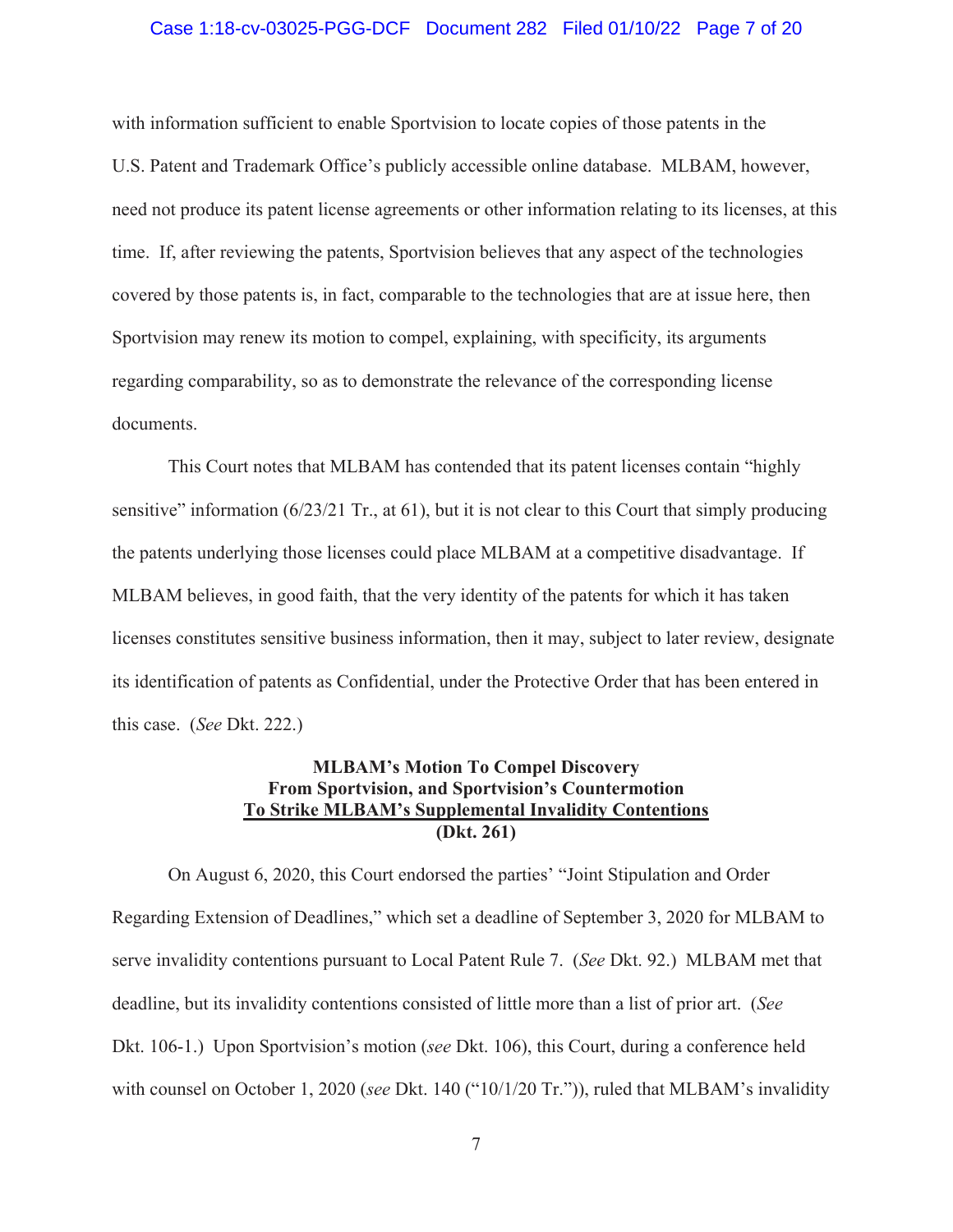#### Case 1:18-cv-03025-PGG-DCF Document 282 Filed 01/10/22 Page 8 of 20

contentions were inadequate under Local Patent Rule 7 and directed MLBAM to "supplement its invalidity contentions by specifying which claims of the patent-in-suit [were] allegedly rendered invalid by the identified prior art (singly or in combination with other prior art) and which claims [were] allegedly invalid for the additionally stated reasons" (Dkt. 110 (10/2/20 text order)). This Court stated that it was not requiring any other supplementation at that time, but encouraged the parties to agree to a time frame for providing additional (element-by-element) specificity in both their Patent Rule 6 and Rule 7 disclosures. (*See id.*) According to the parties, pursuant to this Court's rulings, MLBAM served its amended invalidity contentions on October 13, 2020. (*See*  Dkt. 261, at 4.)

Approximately five months later, on February 17, 2021, this Court granted Sportvision's unopposed motion for leave to file a Second Amended Complaint (*see* Dkt. 199), which then became Sportvision's operative pleading in this case (Dkt. 200). One month later, on March 19, 2021, MLBAM served Sportvision with its Third Set of Requests for Production, seeking documents related to four of Sportvision's products – the "FoxTrax hockey system," "1st & Ten first-down line," "NASCAR Pointers," and "MLB Virtual Ads" – all of which were apparently in existence prior to the filing date of the '530 Patent. (Dkt. 261-9 (Third Set of Requests for Production Nos. 142-147).) In fact, according to Sportvision, these four products were "conceived, designed, developed, commercially deployed[,] and patented" between 1996 and 2000.<sup>2</sup> (Dkt. 200 ¶ 63; *see also* First Amended Complaint (Dkt. 26) ¶ 63.)

In March and April 2021, Sportvision objected to MLBAM's document requests on relevance grounds, and, in May 2021, MLBAM responded by stating that it was its view that

<sup>&</sup>lt;sup>2</sup> This Court notes that these four Sportvision products were also identified in the First Amended Complaint, which was filed in this action on April 27, 2018. (*See* Dkt. 26 ¶ 63.)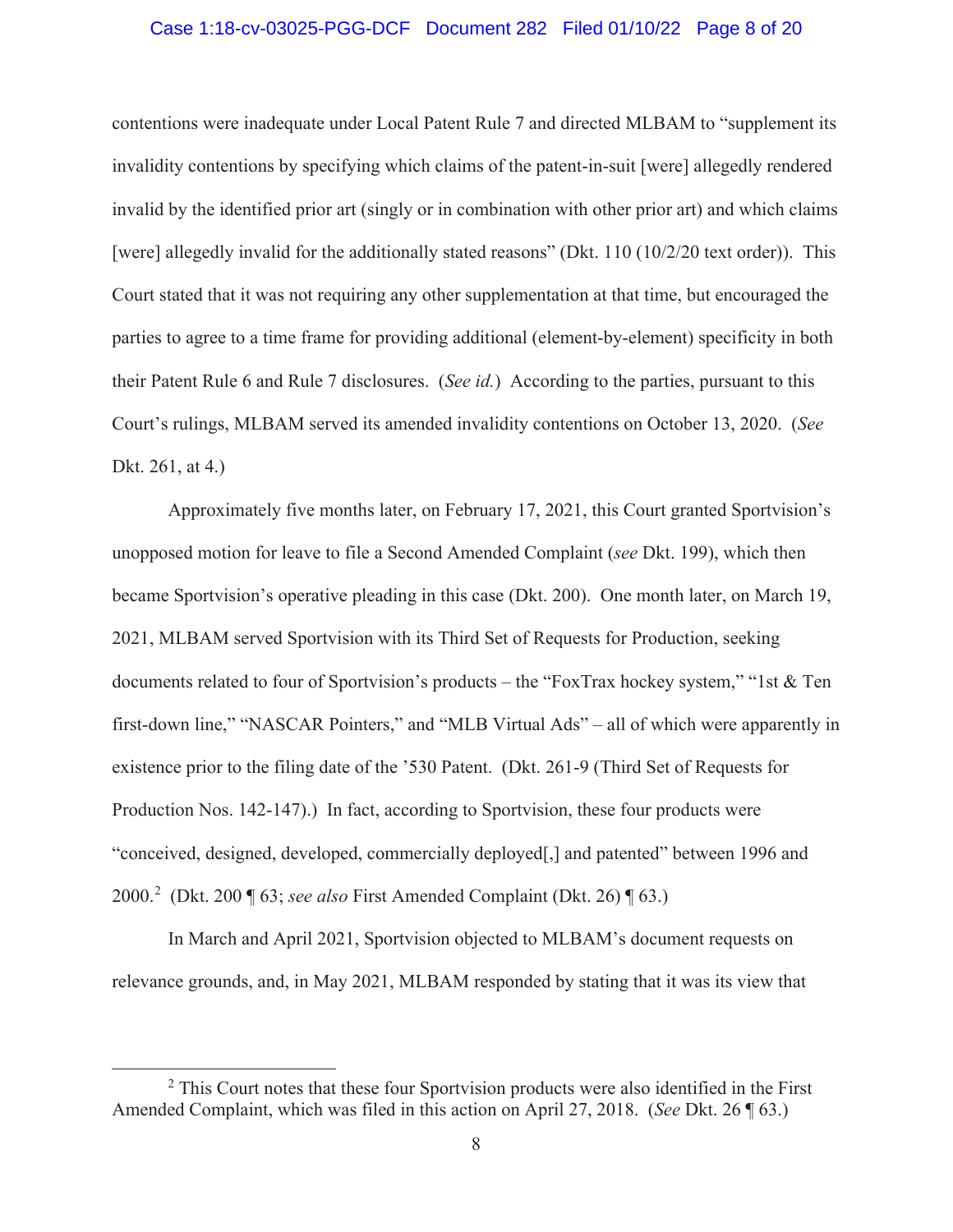#### Case 1:18-cv-03025-PGG-DCF Document 282 Filed 01/10/22 Page 9 of 20

these products might qualify as prior art under 35 U.S.C. § 102 and, therefore, might substantively relate to the validity of the '530 Patent. (*See generally* Letter to Griffin Mesmer, Esq., from Samuel Schoenburg, Esq., dated May 10, 2021 ("MLBAM 5/10/21 Ltr.") (Dkt. 261-1); Letter to Griffin Mesmer, Esq., from Samuel Schoenburg, Esq., dated May 21, 2021 ("MLBAM 5/21/21 Ltr.") (Dkt. 261-2).) Notably, while MLBAM had identified the "FoxTrax hockey system" in its prior invalidity contentions, MLBAM had not specifically identified the other three Sportvision products ("1st & Ten first-down line," "NASCAR Pointers," and "MLB Virtual Ads") as prior art in either its original or amended invalidity contentions. (*See* Dkt. 261, at 2.) In May 2021, Sportvision agreed to produce responsive documents for the "FoxTrax hockey system," but refused to produce documents relating to the other three products. (*See* Letter to Samuel Shoenburg, Esq., from Griffin Mesmer, Esq., dated May 28, 2021 (Dkt. 261-3), at 2.)

The Honorable Paul G, Gardephe, U.S.D.J., then held a *Markman* hearing in this action on May 27, 2021 and July 15, 2021. (*See* Dkt. 228.) According to the parties, soon after, on July 22, 2021, MLBAM supplemented its invalidity contentions to include all four of the Sportvision products noted above. (*See* Dkt. 261, at 2.) More particularly, MLBAM's supplemental invalidity contentions disclosed these prior-art systems and "identified the asserted claims" of the patent-in-suit that MLBAM believed to have been "anticipated or rendered obvious" by that prior art. (*Id.*) According to MLBAM, although it had not received any responsive documents from Sportvision concerning three of the four products (*i.e.*, "1st & Ten first-down line," "NASCAR Pointers," and "MLB Virtual Ads"), MLBAM nonetheless proceeded with serving its supplemental invalidity contentions in the hope that Sportvision would then "produce responsive documents" regarding those products. (*Id*.) Sportvision,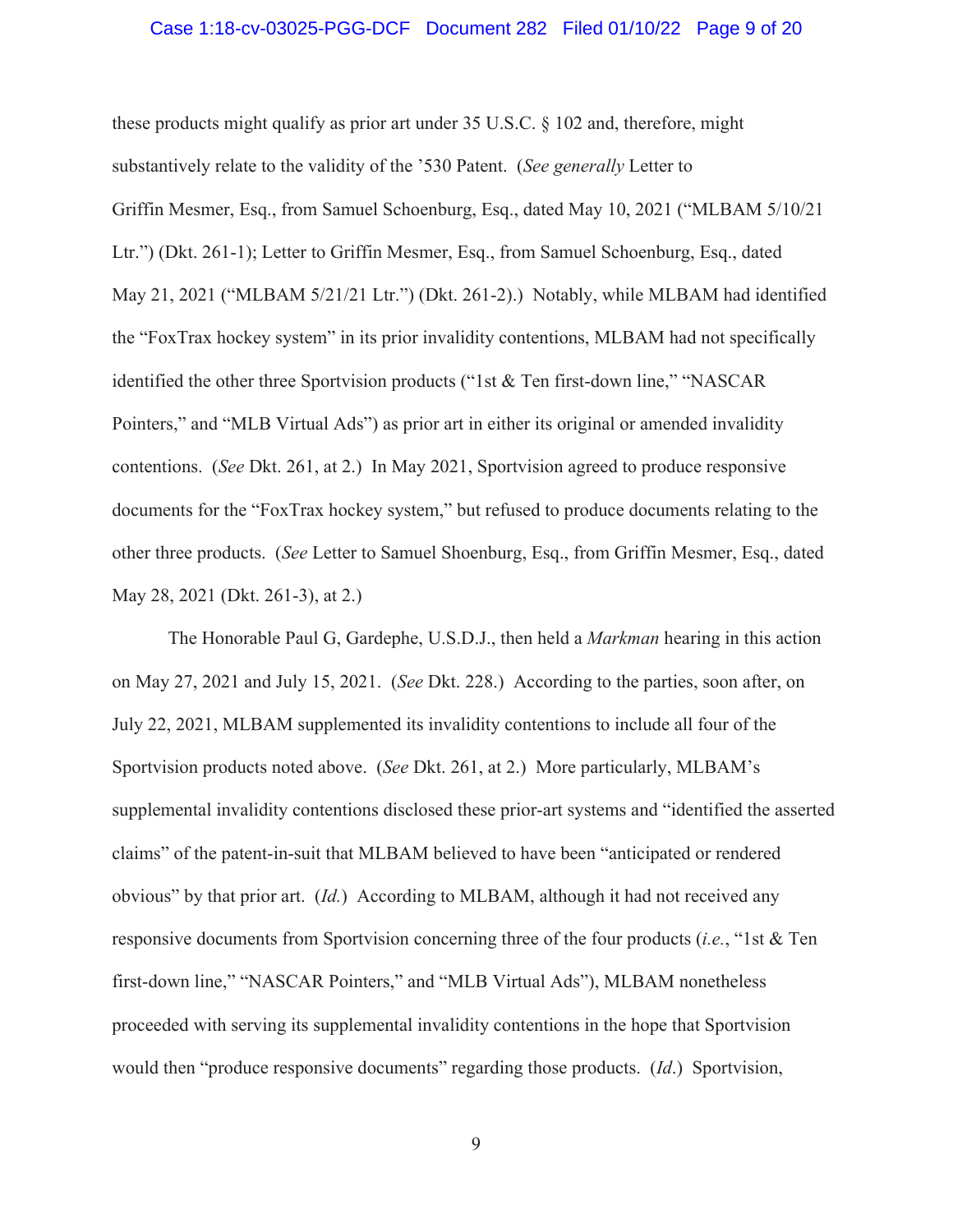#### Case 1:18-cv-03025-PGG-DCF Document 282 Filed 01/10/22 Page 10 of 20

however, continued to resist such disclosure, and, as a result, MLBAM moved to compel Sportvision to produce documents responsive to its Requests Nos. 142 to 147, in its Third Set of Requests for Production. (*See id.*, at 1-3.) Sportvision, in turn, moved to strike MLBAM's supplemental invalidity contentions as untimely. (*See id.*, at 4-9.)

In support of its motion to compel, MLBAM argues that, as an initial matter, Sportvision "lack[s] authority for resisting [MLBAM's] discovery requests for relevant material – on [Sportvision's] own products – when MLBAM has explained their relevance to invalidity." (*Id.*, at 2.) MBLAM then states that its supplemental invalidity contentions were timely filed because (1) they were served two months before any depositions were scheduled and five months before the end of fact discovery; and (2) MLBAM had repeatedly explained to Sportvision, for months, why the four products in question were relevant to its invalidity case and why MLBAM needed to assess those products' "technical features to ascertain the extent to which they disclosed the subject matter of the asserted claims" in this case. (*See id.*) On this latter point, MLBAM emphasizes that, without having had access to non-public technical information that was solely within Sportvision's possession, MLBAM could not have known the technical details of those four products to determine, for certain, whether they would have invalidated any of the patent claims that Sportvision has asserted. (*See id.*) Lastly, MLBAM contends that Sportvision cannot demonstrate that it has been, or will be, prejudiced by responding to MLBAM's requests for production, where those requests center on Sportvision's own products, which Sportvision itself identified in its Second Amended Complaint. (*See id.*, at 3.)

In opposition to MLBAM's motion to compel and in support of its own motion to strike, Sportvision contends that MLBAM had no basis to delay serving supplemental invalidity contentions and that MLBAM has not provided "any explanation of the relevance or need for its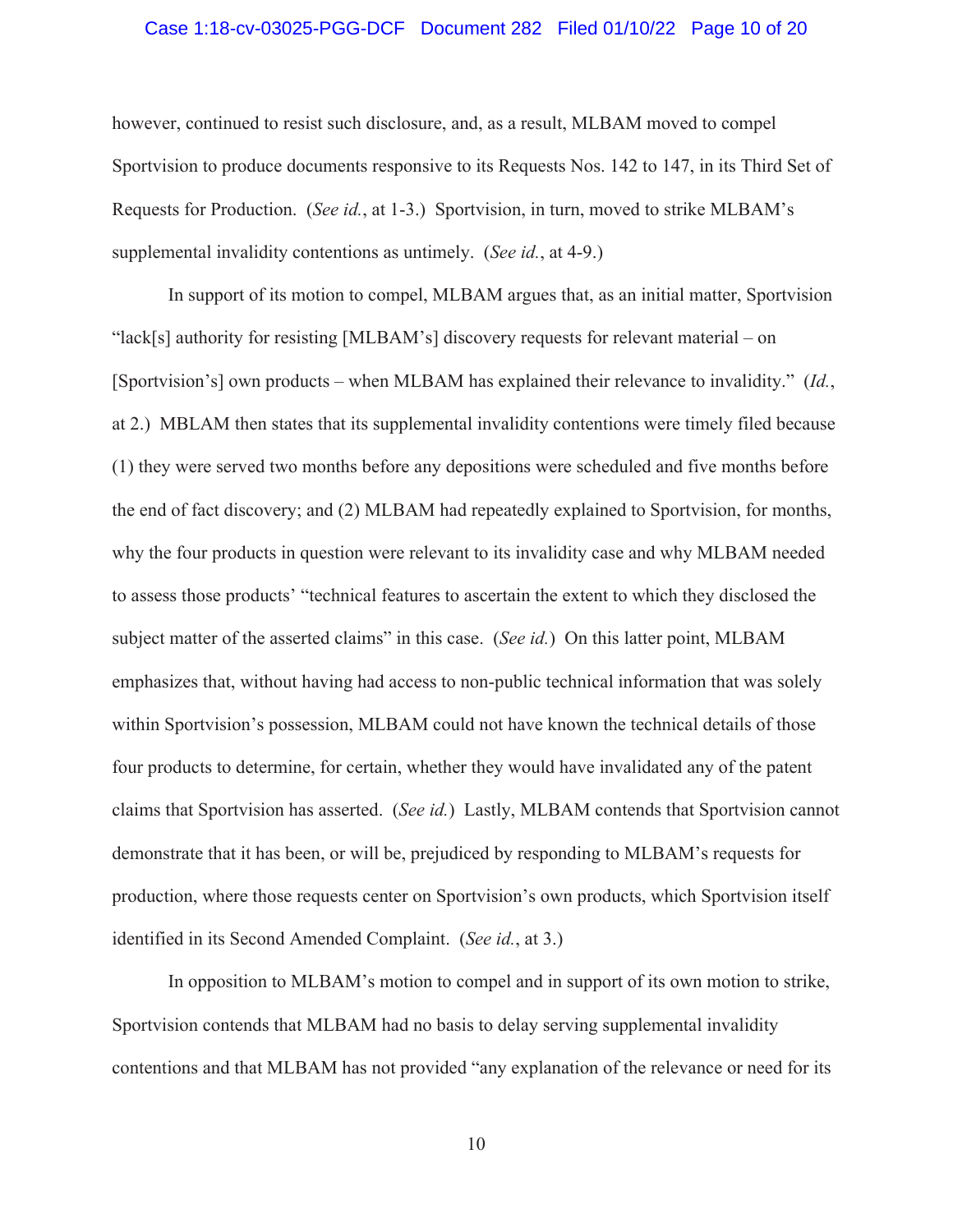#### Case 1:18-cv-03025-PGG-DCF Document 282 Filed 01/10/22 Page 11 of 20

untimely allegations." (*Id.*, at 4.) Sportvision emphasizes that, although fact discovery was still open when MLBAM filed its supplemental invalidity contentions, that fact "does not give [MLBAM] permission to withhold disclosures and then spring them on [Sportvision] late in the case." (*Id.*, at 5.) Further, Sportvision argues that MLBAM has not "provided any good cause to add these well-known system[s] now" (Dkt. 261-4, at 2), and that "[a]llowing MLBAM to greatly expand discovery this late in the discovery process, without good cause, [would be] both prejudicial and unduly burdensome" (Dkt. 261, at 5).

Local Patent Rule 7 provides that "each party opposing a claim of patent infringement must serve," at a time set by the Court, any invalidity contentions. Those contentions "must identify each item of prior art that the party contends allegedly anticipates or renders obvious each asserted claim, and any other grounds of invalidity, including any under . . . 35 U.S.C. § 112." Further, Local Patent Rule 9 clarifies that "[t]he duty to supplement in Fed. R. Civ. P. 26(e) shall apply" to invalidity contentions. Rule  $26(e)(1)(A)$  requires a party to "supplement or correct its disclosure" "in a timely manner if the party learns that in some material respect the disclosure or response is incomplete or incorrect."

Contrary to Sportvision's description of MLBAM's burden on these issues, the Local Patent Rules do not impose a "good cause" standard for the supplementation of invalidity contentions. *See Simo Holdings Inc. v. Hong Kong uCloudlink Network Tech. Ltd.*, 354 F. Supp. 3d 508, 510 (S.D.N.Y. 2019). Nonetheless, "while [a party] need not show good cause to justify supplementation, [it] must still show that the supplementation was *timely*." *Id.*  (emphasis in original). With respect to timeliness, "'[t]he duty to supplement arises when [a party] subsequently learns of information that was previously unknown or unavailable, and the new information renders the earlier [disclosure] incomplete or inaccurate.'" *Id.* (quoting *Lewis v.*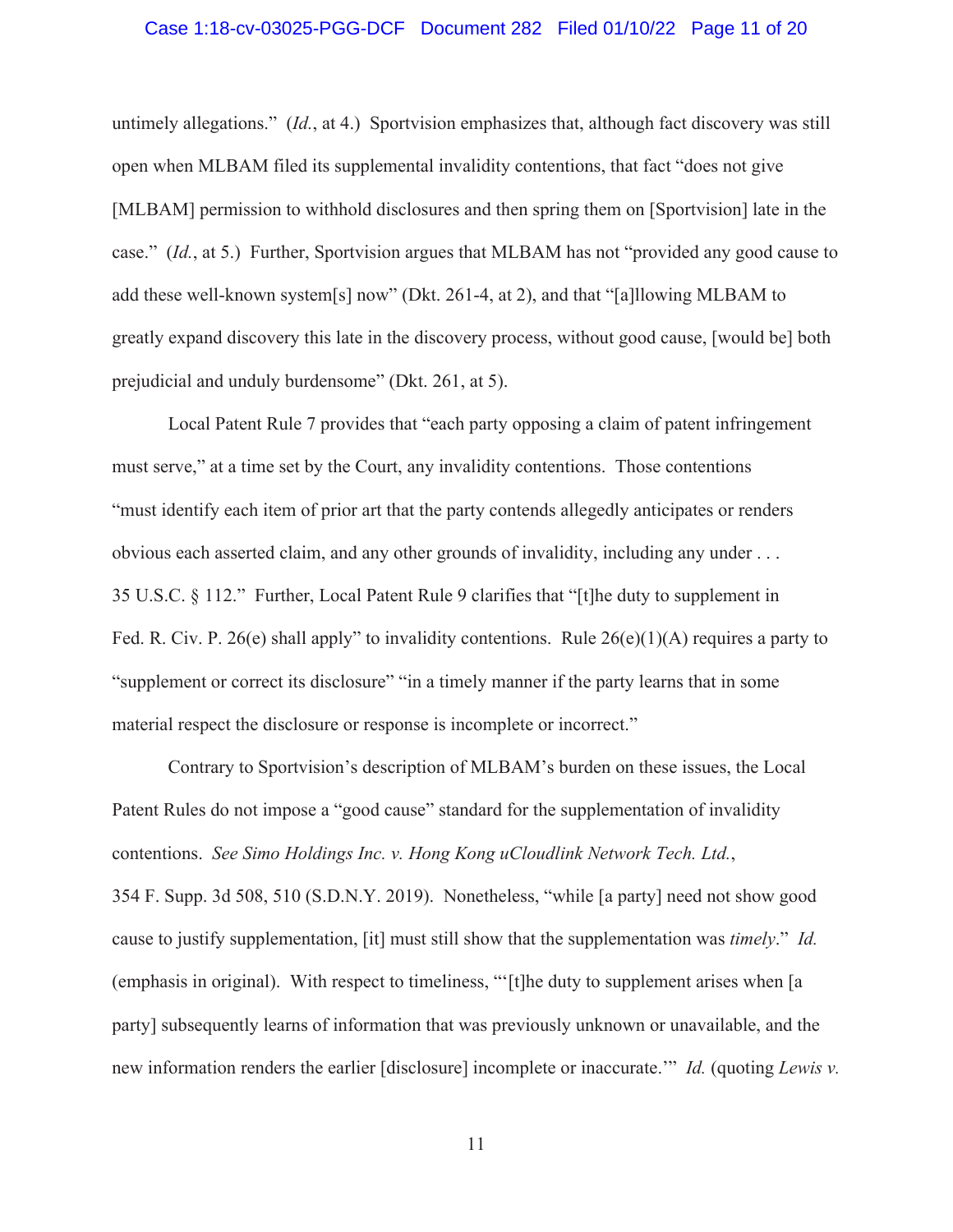#### Case 1:18-cv-03025-PGG-DCF Document 282 Filed 01/10/22 Page 12 of 20

*FMC Corp.*, 786 F. Supp. 2d 690, 705 (W.D.N.Y. 2011)). As explained in *Simo*, whether a party's supplemental invalidity contentions are "timely, then, depends on when [the party] learned the information that rendered the previously-filed invalidity contentions incomplete." *Id.*

Here, while it is plain that MLBAM's March 2021 requests for production were made well before the fact discovery deadline in this case (then set for December 17, 2021), the timeliness of MLBAM's supplemental invalidity contentions presents a closer question. As Sportvision rightly notes, just because fact discovery had not yet closed when MLBAM's supplemental invalidity contentions were served does not mean that the supplementation was "timely" under the Local Patent Rules. Indeed, as the *Simo* court explained, "[a] supplemental disclosure is not timely simply because discovery remains open." 354 F. Supp. at 510. Rather, the fact that discovery remained open at the time of the supplemental disclosure "speaks to prejudice, a separate question." *Id.* Considering the relevant chronology here, MLBAM has admitted that Sportvision's Second Amended Complaint, filed in February 2021, identified the four Sportvision products at issue (*see* Dkt. 200 ¶ 63), and, in fact, Sportvision's First Amended Complaint, filed in April 2018, identified those same products (*see* Dkt. 26 ¶ 63). Yet, MLBAM did not serve its supplemental invalidity contentions listing the four Sportvision products as prior art until July 2021. As Sportvision contends, this timing of events could lead to the inference that MLBAM unduly delayed in serving those supplemental contentions.

At the same time, however, MLBAM has given a reasonable explanation as to why it waited as long as it did to supplement its invalidity contentions. MLBAM states that, although Sportvision identified, in one paragraph in its pleadings, the four Sportvision products that predated the patent-in-suit, MLBAM's mere knowledge "of the existence of these systems [did] not mean that MLBAM knew, or could have known, the technical details of those products to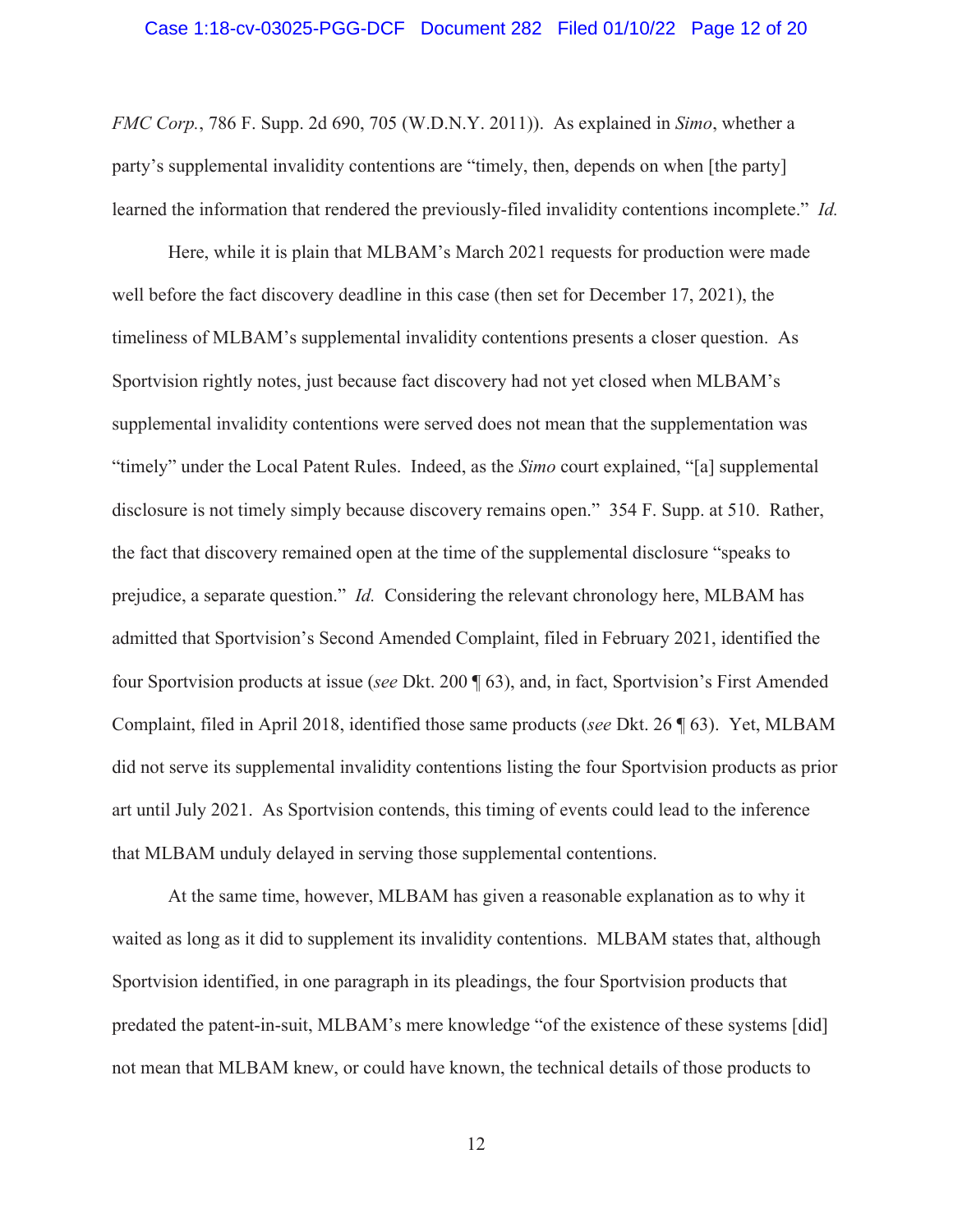#### Case 1:18-cv-03025-PGG-DCF Document 282 Filed 01/10/22 Page 13 of 20

ascertain whether they invalidate any of the 48 patent claims [Sportvision] ha[d] asserted." (Dkt. 261, at 3.) MLBAM further explains:

> that is why MLBAM sought information on [Sportvision's] other products in the first place. That non-public, technical information is within [Sportvision's] sole control. Because of [Sportvision's] continued refusal to produce relevant information, MLBAM could only supplement its contentions based on documents that derivatively refer to the technical aspects of the products[.] . . . MLBAM's belief that other Sportvision products may invalidate the asserted claims can only be confirmed or dispelled by information in [Sportvision's] possession.

(*Id.*) Thus, it appears to be MLBAM's position that, even at the time when it supplemented its invalidity contentions to rely on the additional three Sportvision systems, it still could not confirm that those three systems, in fact, impacted the validity of the patent-in-suit. This Court therefore understands that MLBAM supplemented its contentions despite this, with the supplementation meant to serve, at least, as a placeholder, and to preserve MLBAM's rights.

This is not the only case in which a defendant has argued that, despite diligent efforts, it was unable to obtain non-public documents bearing on the validity of a plaintiff's asserted patent, thus impacting its ability to challenge the patent's validity in a timely fashion. In other such cases, courts have been willing to allow late amendments to the defendant's invalidity contentions, even after the close of fact discovery. *See, e.g., Symantec Corp. v. Veeam Corp.*, No. 12-05443, 2013 WL 3490392, at \*3 (N.D. Cal. July 11, 2013) (upon granting defendant's motion to amend its invalidity contentions shortly after the close of fact discovery, finding that defendant had been "sufficiently diligent in its search for material," especially where much of the delay had been caused by the plaintiff's refusal to produce the relevant documents); *see also, e.g., Uniloc 2017 LLC v. Google LLC,* No. 2:18-cv-00493-JRG-RSP, 2019 WL 6465318, \*2-3 (E.D. Tex. Dec. 2, 2019) (granting leave to supplement invalidity contentions based on non-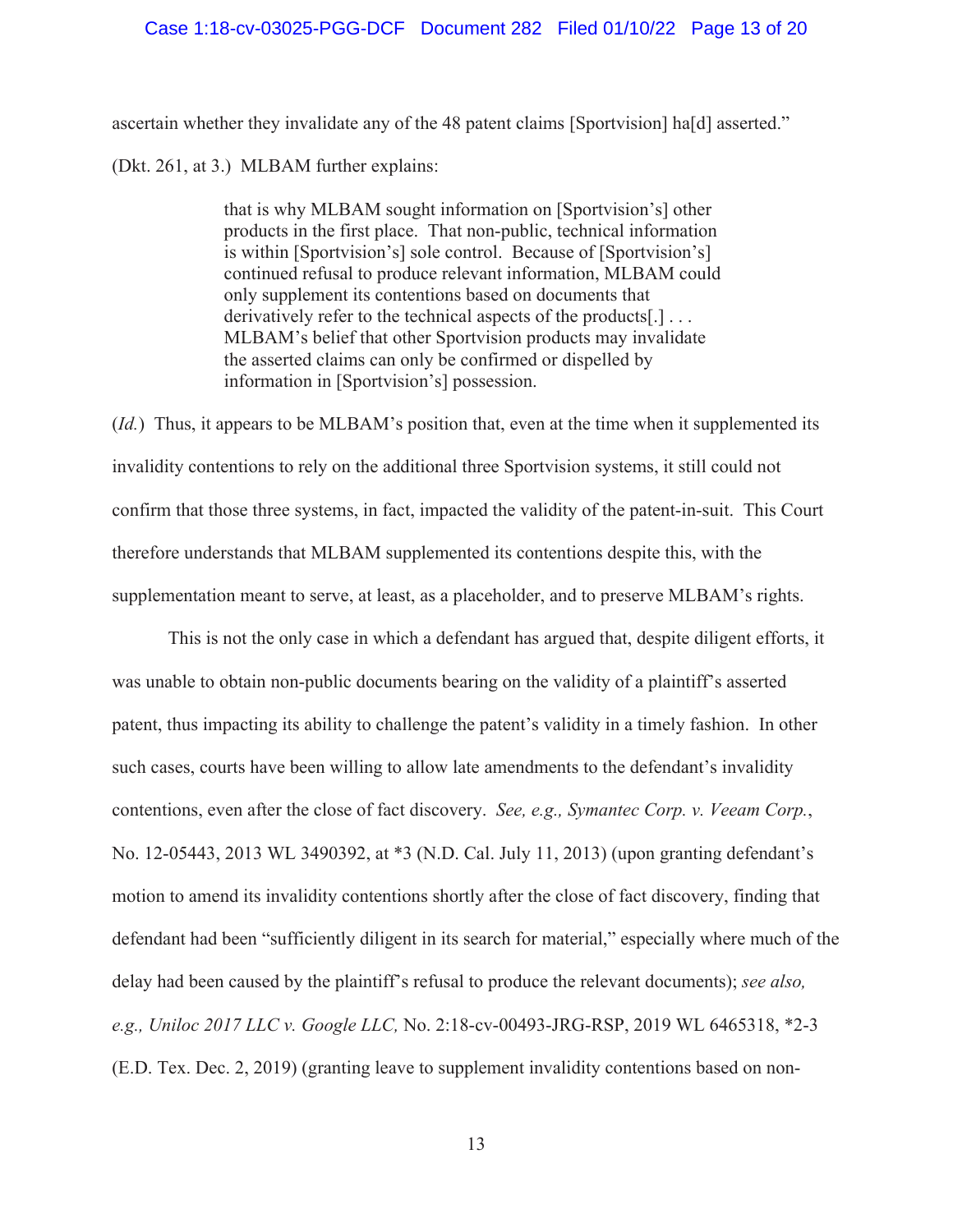#### Case 1:18-cv-03025-PGG-DCF Document 282 Filed 01/10/22 Page 14 of 20

public materials that were not produced to the accused infringer until after the deadline to file invalidity contentions had passed).

Although, in this case, in contrast with the defendants in *Symantec* and *Uniloc*, MLBAM ultimately chose to go ahead and serve its supplemental invalidity contentions without having received the documents that it *still* claims to need to assess its position, the reasoning of those decisions is nonetheless persuasive here. In this case, MLBAM put Sportvision on notice, in as early as March 2021 (when the Third Set of Requests for Production were served and long before the close of fact discovery), of MLBAM's need for Sportvision to produce non-public, technical documentation related to all four of the earlier Sportvision products, so that MLBAM could then determine whether to assert invalidity defenses based on those products' systems. (*See*  Dkt. 261-9.) In fact, in a letter dated May 10, 2021, in which MLBAM's counsel summarized the results of the parties' meet-and-confer from five days earlier (which had apparently focused on the Third Set of Requests for Production), MLBAM's counsel reiterated that "[d]iscovery on these products, as issued in the[] RFPs, would allow MLBAM to confirm whether these systems indeed qualify as prior art under the statute and whether they will be used as part of MLBAM's invalidity defenses." (MLBAM 5/10/21 Ltr., at 4; *see also* MLBAM 5/21/21 Ltr., at 3 (MLBAM stating to Sportvision that "[d]iscovery on these systems is crucial to MLBAM's ability to develop invalidity defenses").)

Thus, there was no secret here that MLBAM was seeking information about the three Sportvision products, so as to confirm that those products should be referenced as part of MLBAM's invalidity contentions. There is also no question here that Sportvision refused to produce the documentation that MLBAM had duly requested in discovery, placing MLBAM in a bind, as the case moved forward. Having repeatedly tried to obtain the production that it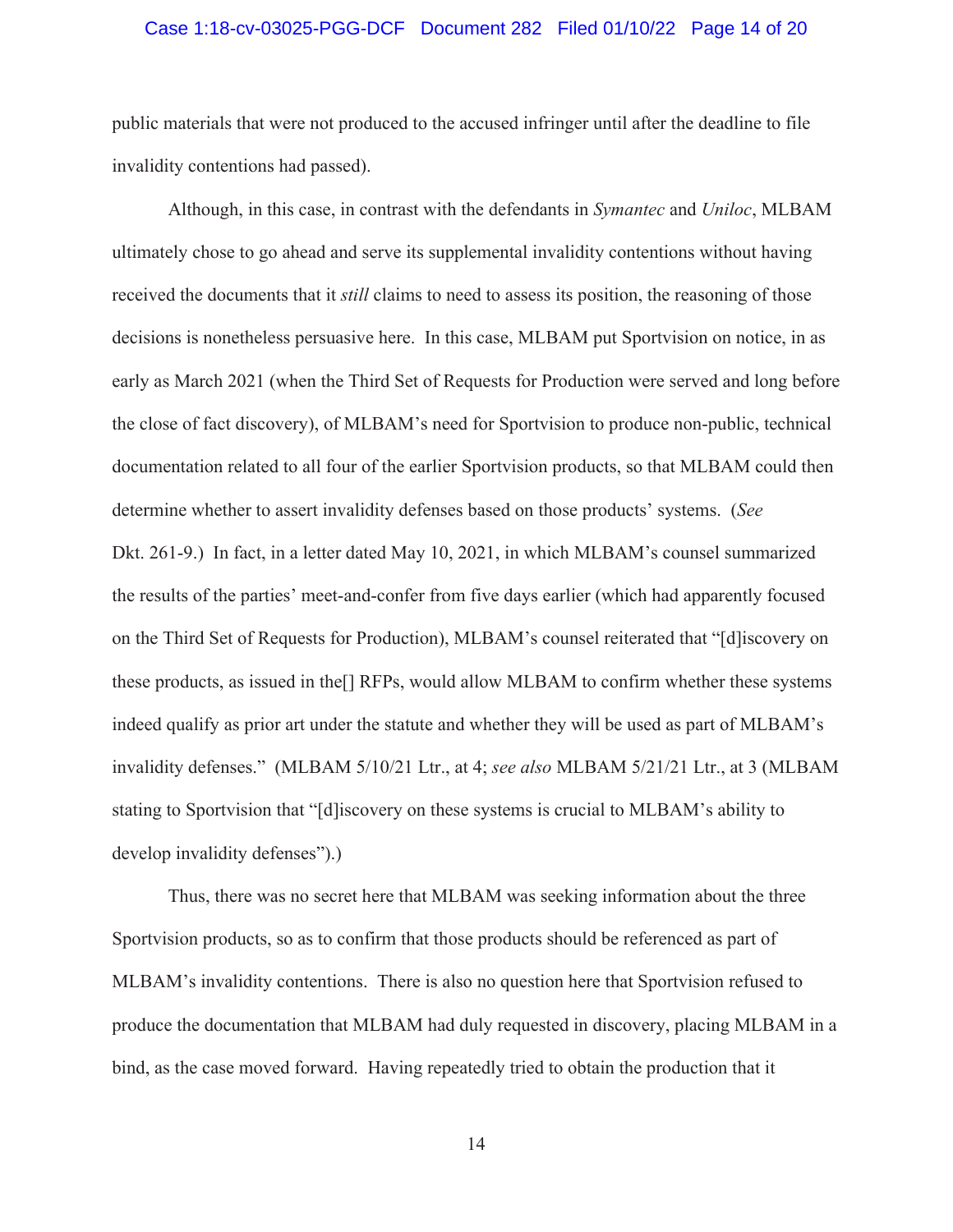#### Case 1:18-cv-03025-PGG-DCF Document 282 Filed 01/10/22 Page 15 of 20

believed was necessary to flesh out its invalidity contentions and having been unable to obtain that production from Sportvision, MLBAM had a choice. It could either do what the defendants in *Symantec* and *Uniloc* did and wait to obtain the requested information before supplementing its invalidity contentions (taking the chance that its supplementation would then be considered so late as to be prejudicial), or, in an excess of caution and in an attempt to preserve its rights before the discovery period closed, it could do what it did – supplement its invalidity contentions even without having the underlying information in hand. Although MLBAM's decision to supplement when it did may raise a question as to whether, at the time of its supplementation, it had a good-faith basis for asserting the three Sportvision products as support for its invalidity contentions, its conduct certainly does not demonstrate a lack of diligence or a lack of notice to Sportvision, and, if anything, its supplementation was more "timely" than the amendments that were permitted in the cases cited above.

Turning to the remaining issue of prejudice, this Court acknowledges that, if it were to grant MLBAM's motion to compel and deny Sportvision's countermotion to strike, those rulings would undoubtedly lead to the need for an extension of the discovery deadlines. Though the prolonging of discovery could, in certain circumstances, warrant a finding of prejudice, Sportvision has already filed a separate request for an extension of the fact discovery deadline in this case (discussed *infra*), to allow time for the resolution of several outstanding discovery disputes, not only with MLBAM, but also with non-parties. Moreover, because Sportvision owns the three products that are the subject of MLBAM's supplemental prior-art designations, any delay in the completion of discovery need not be great, as MLBAM need not rely on obtaining the information it seeks from non-parties. Finally, the fact that Sportvision was on notice in as early as March 2021 that MLBAM had an interest in potentially supplementing its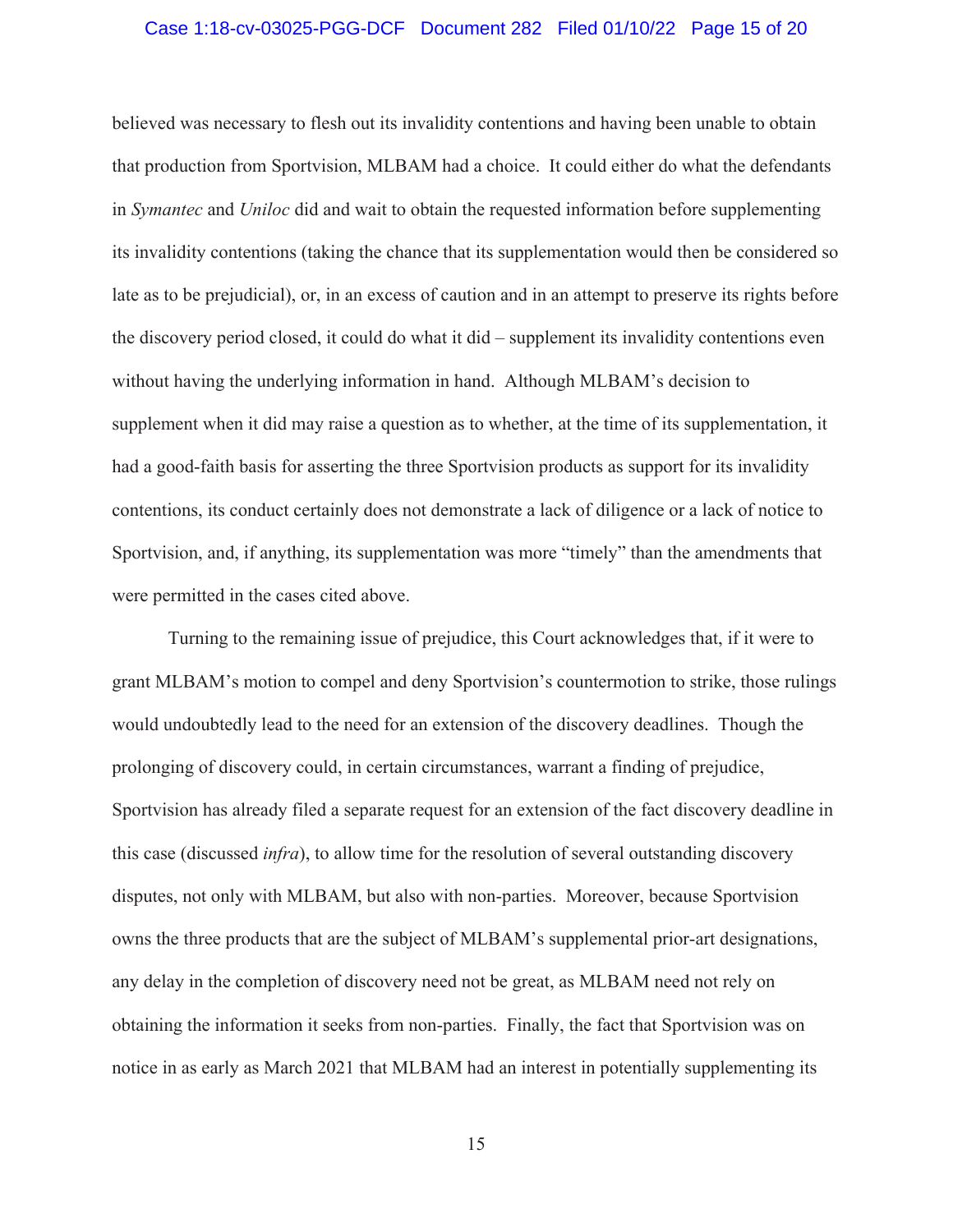#### Case 1:18-cv-03025-PGG-DCF Document 282 Filed 01/10/22 Page 16 of 20

invalidity contentions to include those four products (as that is when MLBAM served its Third Set of Requests for Production and began to discuss with Sportvision the relevance of those requests in the context of MLBAM's invalidity defenses) militates against a finding of prejudice. *See generally Rovi Guides, Inc. v. Comcast Corp.*, No. 16cv9278 (JPO), 2017 WL 4876305, at \*2 (S.D.N.Y. Oct. 27, 2017) (declining to strike as untimely invalidity contentions served one day before close of fact discovery where, *inter alia*, plaintiff was put on notice earlier in the case that defendant was asserting that the patents were invalid and plaintiff had not suffered prejudice from the timing of the supplemental disclosure). Ultimately, Sportvision has not come forward with a specific argument concerning prejudice that warrants the conclusion that MLBAM's supplemental invalidity contentions should be stricken or its document requests should be prohibited. Sportvision has also failed to make any specific showing as to why the discovery that MLBAM seeks would be unduly burdensome or disproportionate to the needs of the case.

For these reasons, MLBAM's motion to compel Sportvision to produce documents responsive to Requests Nos. 142 to 147 of MLBAM's Third Set of Requests for Production is granted, and Sportvision's motion to strike MLBAM's supplemental invalidity contentions is denied. The parties are directed to confer in good faith and to submit a joint proposal for the document production required by this ruling.

## **The Parties' Joint Letter Motion Regarding**  *In Camera* **Review of Clawed Back Document (Dkts. 275, 276)**

On November 29, 2021, the parties filed a joint letter motion regarding a particular document (an email between Sportvision and third-party ESPN) that Sportvision had reportedly produced in discovery inadvertently, and that it sought to "claw back" as protected by the attorney-client and common-interest privilege. (Dkt. 275.) Rather than return the document as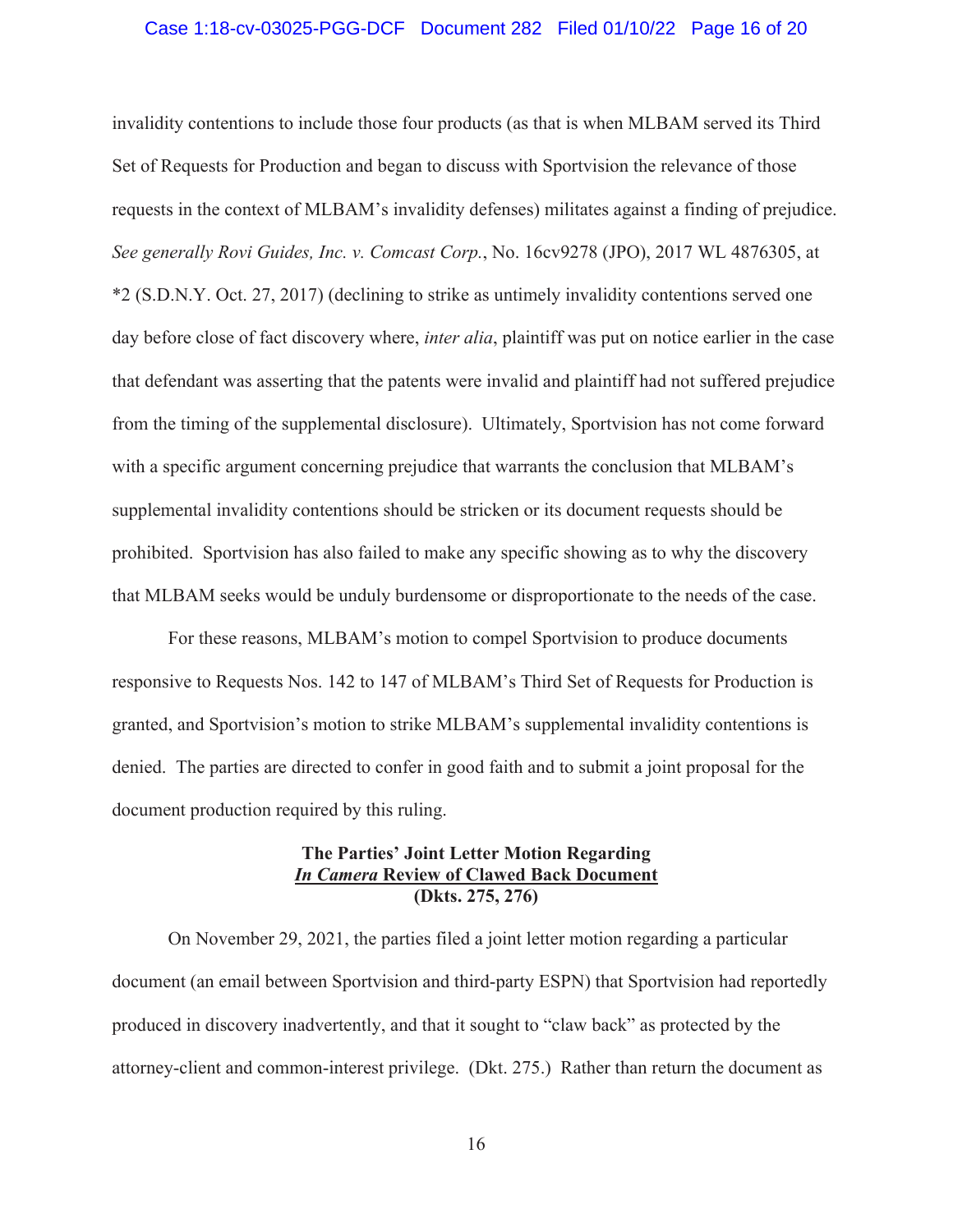#### Case 1:18-cv-03025-PGG-DCF Document 282 Filed 01/10/22 Page 17 of 20

requested and destroy any copies, MLBAM moved for this Court to conduct an *in camera* review of the document to determine the propriety of Sportvision's privilege claim. MLBAM further requested that this Court compel Sportvision to reconvene the deposition of Rick Cavallaro, Sportvision's former Chief Scientist, to allow questioning related to that document, and that the Court award MLBAM both the attorneys' fees and costs that it incurred in connection with its motion and those fees and costs that would be incurred in connection with the reconvened deposition. (*See id.*, at 1.) Sportvision, for its part, opposed MLBAM's request for *in camera*  review, and requested that MLBAM be ordered to retrieve and destroy all copies of the document and the information contained therein, and to cease any further use of that information. (*See id.*, at 8.)

This Court having considered the parties' respective positions on this matter, Sportvision is directed to submit a copy of the document to this Court for *in camera* review, and, pending a ruling as to privilege, MLBAM is directed to make no further use (and to make no further disclosure) of the document. After it reviews the document, this Court will determine whether the deposition of Mr. Cavallaro should be reopened, and whether any fees or costs should be awarded in connection with this dispute. Sportvision's counsel is directed to contact the Chambers of the undersigned for instructions as to how to submit the document for *in camera*  review.

## **Sportvision's Request To Extend the Fact Discovery Deadline (Dkt. 279)**

 On December 16, 2021, Sportvision filed a letter motion, requesting that the deadline for the completion of fact discovery (which was then set for December 17, 2021 (*see* Dkt. 257, at 6)), as well as the deadline for the parties' disclosure of expert reports (which was then set for January 18, 2022) be extended until all outstanding discovery disputes – involving both the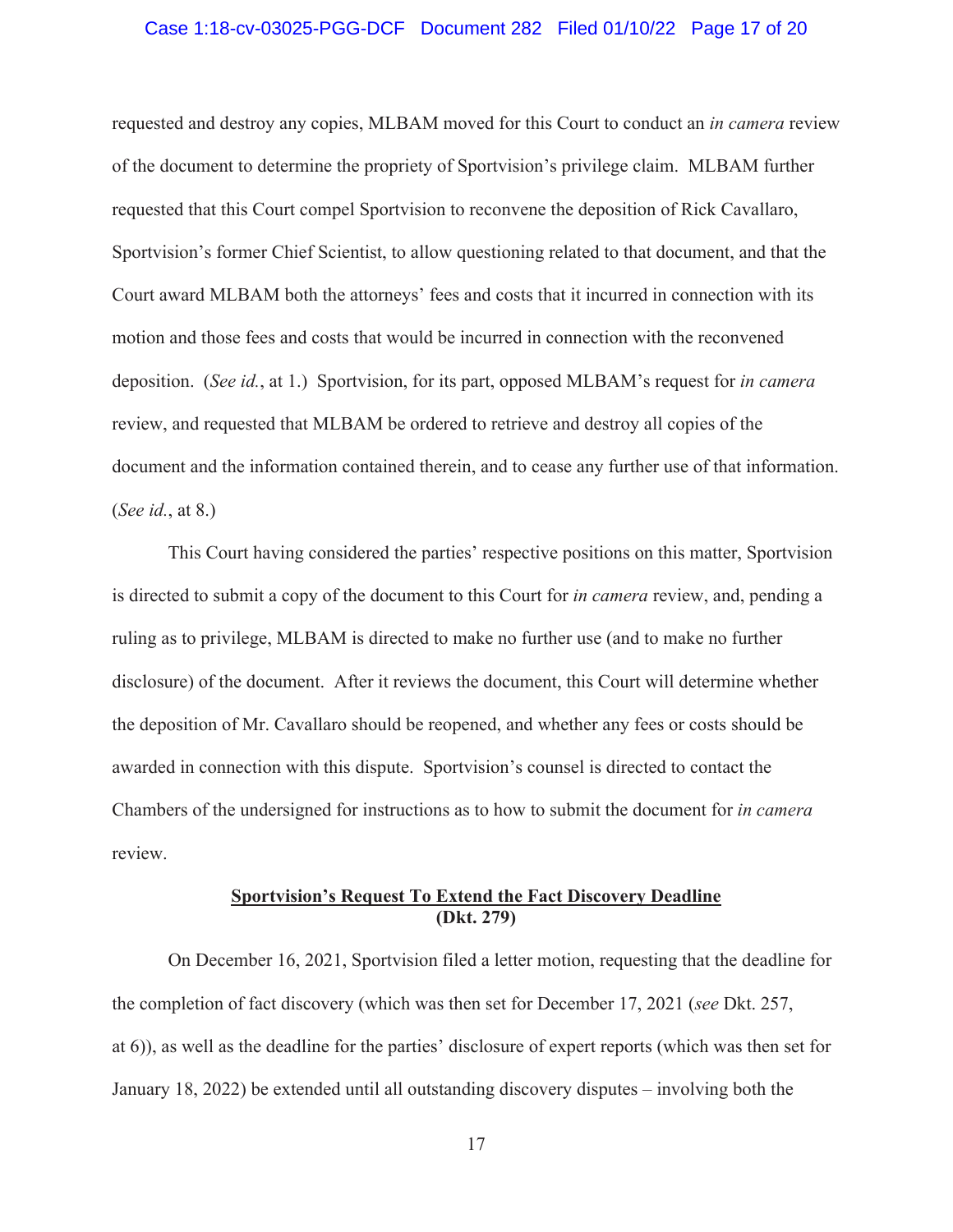#### Case 1:18-cv-03025-PGG-DCF Document 282 Filed 01/10/22 Page 18 of 20

parties and certain non-parties – were resolved. (*See* Dkt. 279, at 4 (requesting, *inter alia*, that the Court "permit a limited fact discovery period that would focus on these document and deposition discovery issues (per the Court's resolution of such issues), and [] reset expert deadlines for 30 days after the close of the limited fact discovery period).) The next day, MLBAM filed a letter in response, asking this Court to maintain the original fact-discovery deadline of December 17, 2021. (*See* Dkt. 280, at 1 (stating that "fact discovery should close today, December 17, . . . and the parties should move on to expert discovery).)

In light of its rulings herein, this Court finds that a modification of the discovery schedule is warranted, as follows:

- (1) All fact discovery shall be completed no later than February 11, 2022.
- (2) Expert discovery shall be completed on the following schedule:
	- (a) Each party bearing the affirmative burden of proof on a claim or defense shall serve its expert report(s) with respect to that claim or defense no later than March 14, 2022.
	- (b) Rebuttal expert reports shall be served no later than April 13, 2022.
	- (c) All expert discovery shall be completed no later than May 16, 2022.

If any party believes that a further extension of these deadlines is needed, it may raise that issue during the conference that this Court will schedule to address the outstanding discovery disputes involving non-parties (as raised in Dkts. 248, 249, and 270). Counsel for Sportvision is directed to contact counsel for MLBAM and counsel for the relevant non-parties to identify dates when all counsel can be available for a telephone conference, and to call the Chambers of the undersigned for the purpose of scheduling that conference.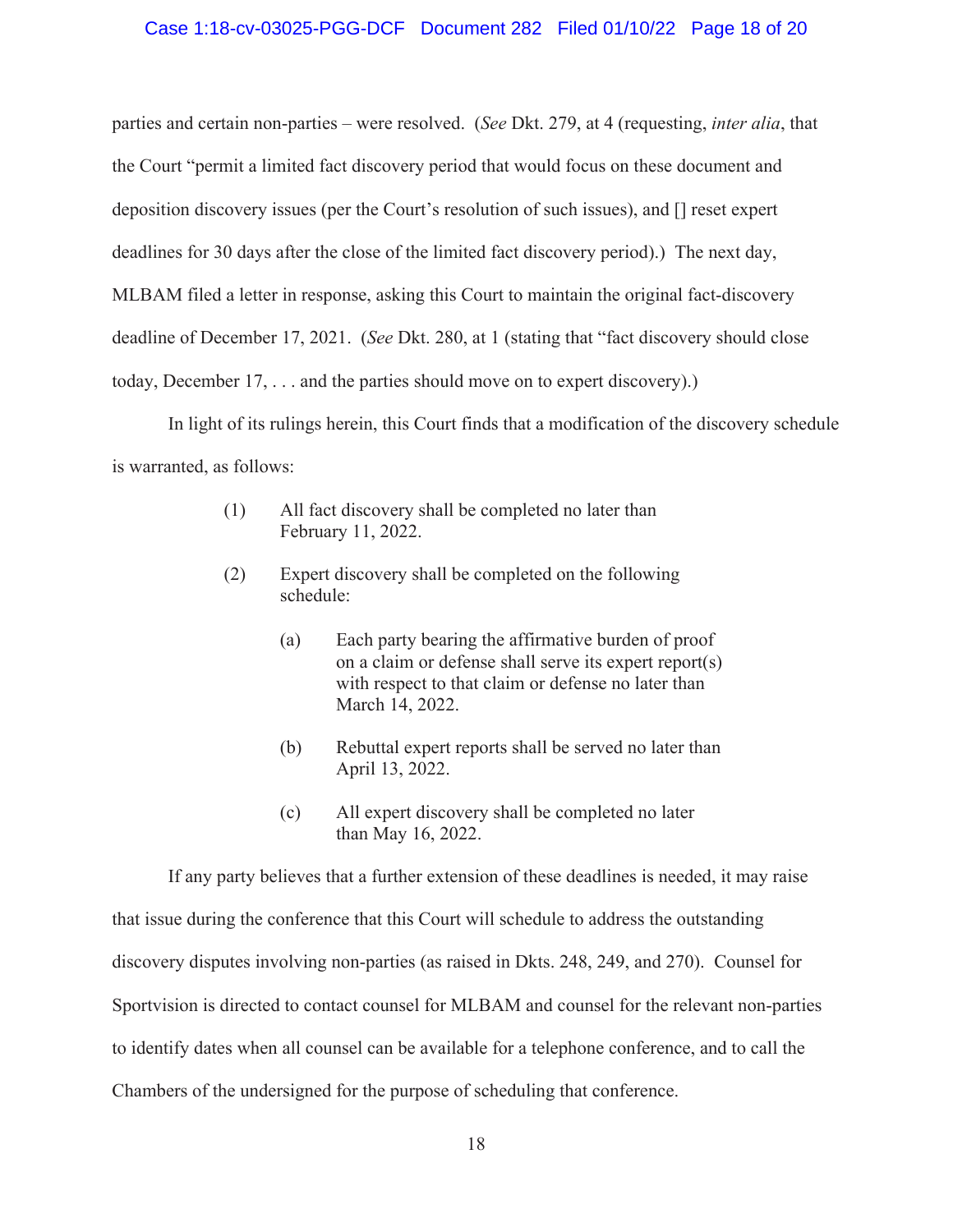## **Conclusion**

For the reasons stated above, it is hereby ORDERED that:

- (1) Sportvision's letter motion to compel (Dkt. 260) is granted only to the extent that, no later than January 17, 2022, MLBAM shall identify to Sportvision the patents that are the subject of the 12 patent licenses MLBAM identified in its August 31, 2021 letter to Sportvision; Sportvision's motion is otherwise denied without prejudice. This resolves not only Dkt. 260, but also Dkts. 226 and 227.
- (2) MLBAM's letter motion to compel (Dkt. 261) is granted and Sportvision's countermotion to strike (*id*.) is denied. The parties are directed to propose a schedule for the document production required by this ruling.
- (3) MLBAM's letter motion seeking *in camer*a review of an email between Sportvision and ESPN (Dkts. 275, 276) is granted, to the extent that this Court will conduct the requested review. Sportvision's counsel is directed to contact the Chambers of the undersigned for instructions as to how to submit the document for *in camera* review. Pending a ruling by this Court on the issue of privilege, MLBAM is directed to make no further use or disclosure of the document in question.
- (4) Plaintiff's letter motion to modify the discovery schedule (Dkt. 279) is granted to the extent set out herein. If any party believes that a further extension of discovery deadlines is warranted, it may raise that issue during the conference that this Court will schedule to address the outstanding discovery disputes involving non-parties (*see* below).
- (5) This Court reserves decision on Dkts. 248, 249, and 270, pending a conference with counsel for the parties and non-parties involved. Counsel for Sportvision is directed to confer with other counsel regarding their availability and to contact the Chambers of the undersigned to schedule that conference.